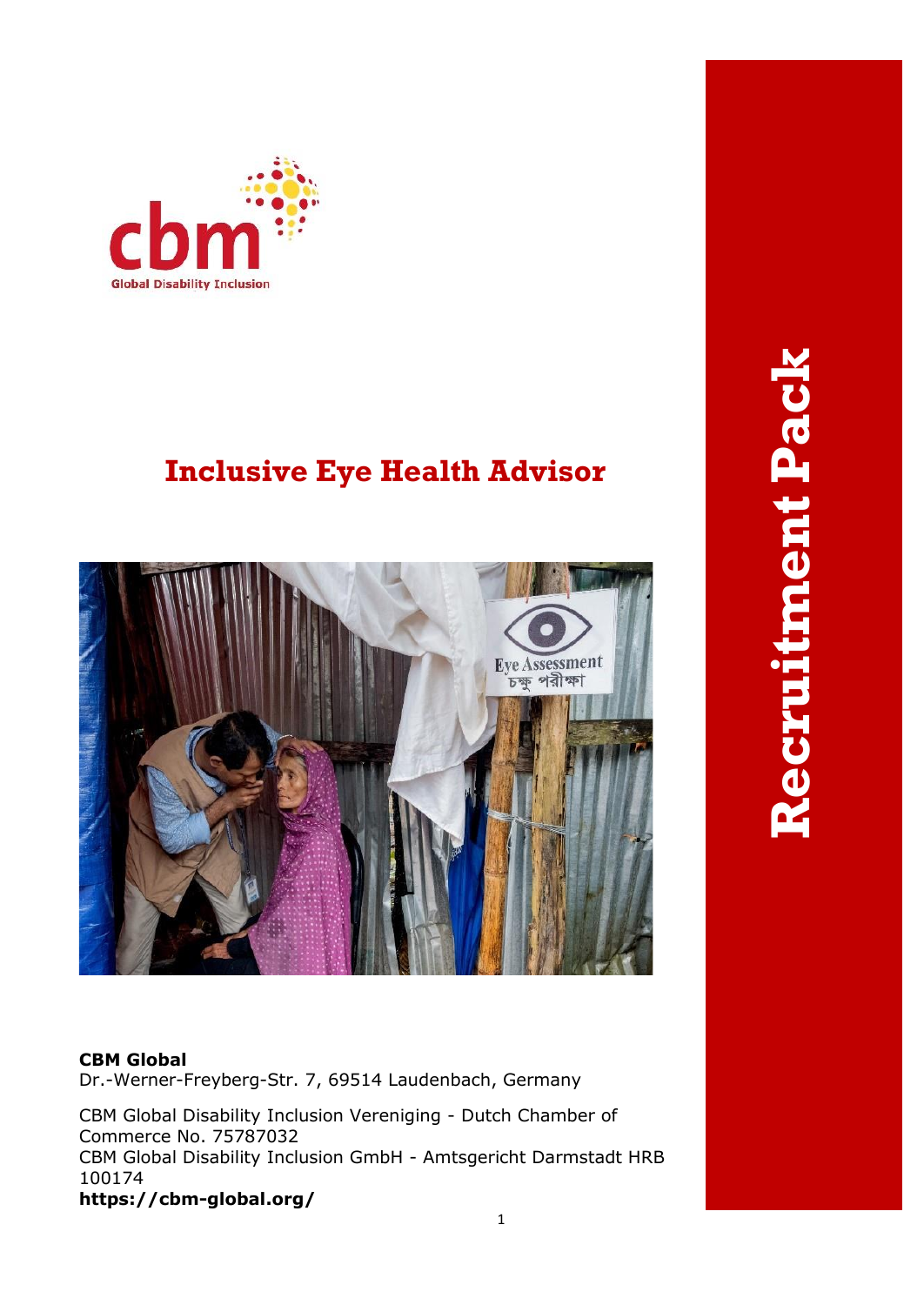# **CBM Global**

While the world has been making progress in tackling poverty, people with disabilities are being left behind. CBM Global works alongside people with disabilities in the world's poorest places to fight poverty and exclusion and transform lives. Driven by Christian values, we seek out and work with the most marginalised in society, irrespective of race, gender or religion, recognising the equal worth of every individual.

Drawing on over 100 years' experience and world-leading expertise in disabilityinclusive community development and humanitarian action, inclusive eye health and community mental health, CBM Global works with partners to break the cycle of poverty and disability and build inclusive communities. Our programmes across Africa, Asia and Latin America are developed and delivered with local partner organisations to ensure long-term transformation and accountability in communities we serve. We're deeply committed to the principle of "nothing about us without us", and we therefore work closely with and support organisations of people with disabilities.

CBM Global is currently made up of CBM Australia, CBM Ireland, CBM Kenya, CBM New Zealand, CBM South Africa, CBM Switzerland, and CBM UK with programmes worldwide and Country Offices in Philippines, Bangladesh, Laos, Nepal, Indonesia, Kenya, Zimbabwe, Burkina, Nigeria, Madagascar and Bolivia. CBM Global works in over 20 countries, maximising our impact through long-term, authentic partnership and a coordinated mix of inclusive community-based programmes, advocacy for national and global policy change and delivering inclusion advice to other organisations.

We draw on learning and evidence from our community work to inform our advocacy hand-in-hand with the Disability Movement at local, national and international levels, including with the UN, to achieve systemic change for people with disabilities. We advise governments, UN bodies and other organisations on how to ensure inclusion in their own organisations, policies and programmes to further amplify our impact.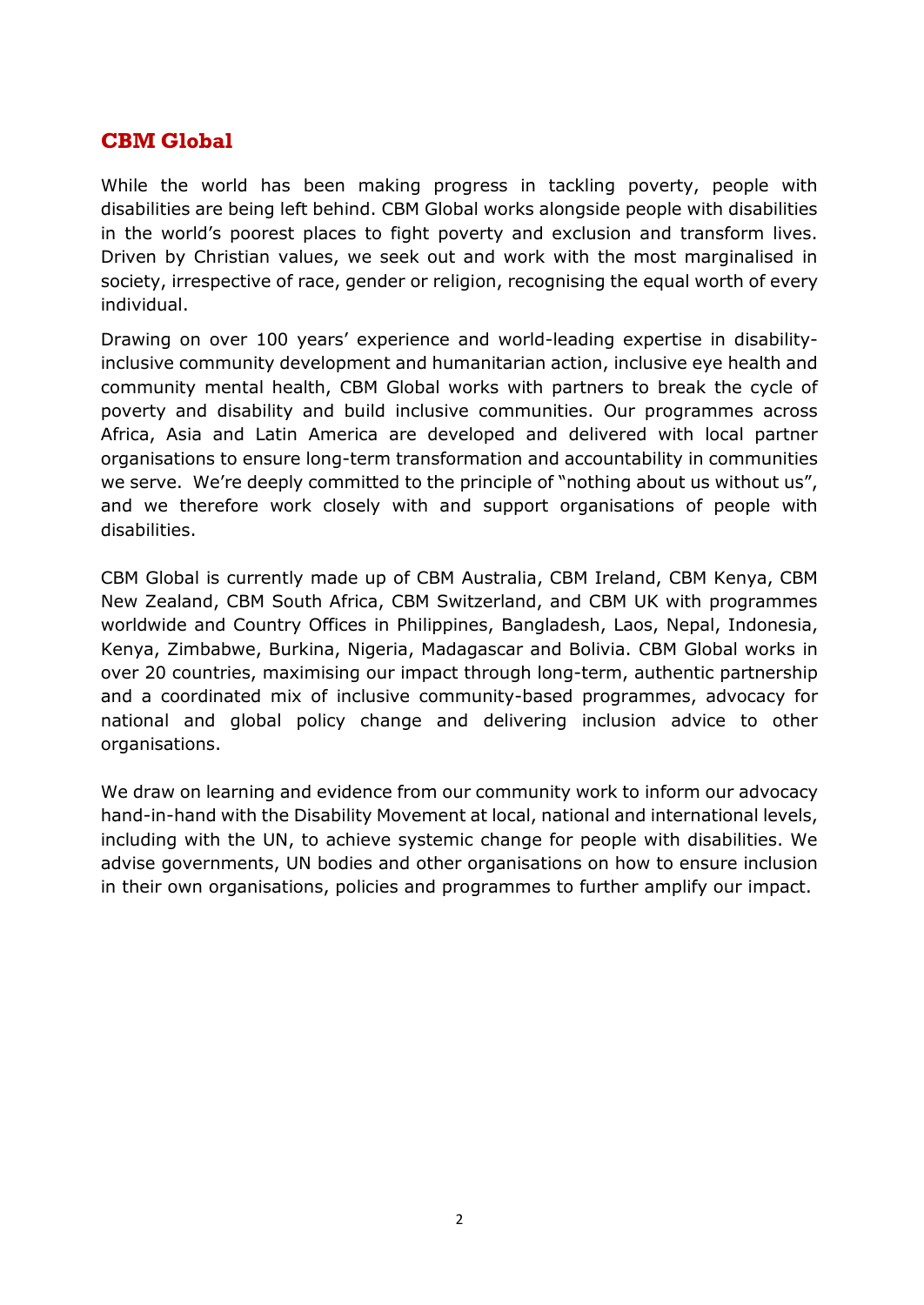# **The Role**

#### **Reports to:**

The Inclusive Eye Health Director

## **Job Overview**

Reporting to the Inclusive Eye Health Director, this new full time role is responsible for providing Inclusive Eye Health (IEH) technical advisory support and capacity building to CBM Global partner organisations and Country Offices. The IEH Advisor ensures that they are enabled to deliver programmes well, reflecting the technical standards and MEAL approach outlined in the IEH/NTD strategic plan, integrating and coordinating with other technical and programme areas of CBM Global, and in pursuing funding opportunities from institutional and other major donors, in coordination with CBM Global Member Associations and Country Offices. The position holder is part of CBM Global's core IEH/NTD team that leads this area of technical specialism for the federation globally.

**Based:** This role can be based in any CBM Global Office, with preference for those countries where our Inclusive Eye Health programmes are delivered. Applications are therefore encouraged from those with the right to work in: Philippines, Bangladesh, Laos, Nepal, Indonesia, Kenya, Zimbabwe, Burkina Faso, Nigeria, Madagascar, Bolivia, as well as Australia, Ireland, New Zealand, Switzerland, Germany, Belgium and the UK.

**Hours:** Full time (37.5 hours per week)

# **Responsibilities and Duties**

- 1. Strategy
	- a) Support country planning processes, ensuring synergy with the IEH/NTD strategy, and identification of appropriate country level objectives and indicators
	- b) Ensure that IEH project proposals which are developed meet agreed standards of design and quality for them to be presented to donors for funding
	- c) Support complementarity and integration across CBM Global's disability inclusive development and disability inclusive humanitarian work.
- 2. Resourcing and Promotion
	- a) Work with fundraising teams to develop relevant communication on model programmes and good practice for marketing and fundraising
	- b) Identify and pursue funding opportunities from institutional and other major donors, in coordination with CBM Global Member Associations and Country **Offices**
	- c) Pursue opportunities to work in consortia in order to increase income and leverage the impact of CBM's IEH/NTD strategy.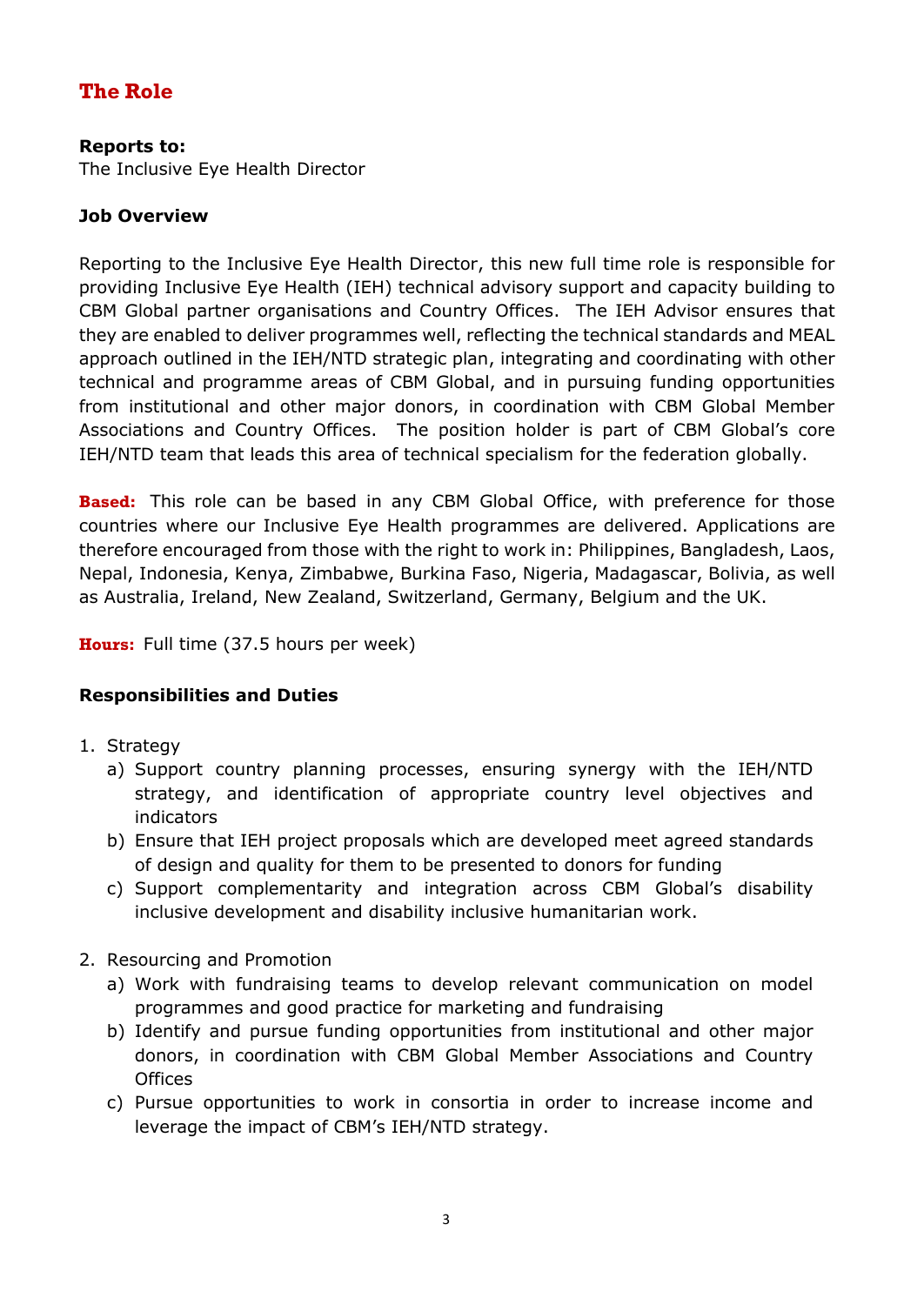- 3. Programming
	- a) Ensure quality assurance of IEH programmes in terms of technical requirements, disability inclusion and developmental good practice
	- b) Support the development and use of criteria, tools and guidelines to support project design and development and ensure relevant projects receive technical input
	- c) Develop, scale up and document model IEH programmes with good practices to promote replication
	- d) Support MEAL (monitoring, evaluation, accountability and learning) at partner, country, regional, global levels.
- 4. Advocacy & Influencing
	- a) Provide regional level representation on IEH on behalf of the CBM Global Federation
	- b) Contribute to identifying IEH advocacy priorities
	- c) Engage with, support and influence alliance partners and relevant networks as identified in the IEH & NTD strategy in support of its objectives.
- 5. Quality assurance
	- a) Contribute to developing standards of quality for the IEH & NTD strategy
	- b) Oversee capacity building at country level as needed to meet these standards, including the delivery of training, coaching and mentoring.
- 6. Evaluation & Research
	- a) Support partner organisations and Country Office staff in setting up and commissioning independent programme evaluations for informing and further developing CBM's strategy in inclusive eye health
	- b) Develop research proposals in order to inform and further develop CBM's work in IEH.
- 7. Management
	- a) Support country-based staff (eg Programme Officers, Programme Managers) to facilitate good quality IEH work in partners
	- b) Assist in identifying local consultants in support of good practice and accountability in CBM Global's IEH work.

#### **Key Outcomes expected from this role**

- a. Enable the delivery of IEH/NTD strategy
- b. High quality IEH programming
- c. Effective MEAL (monitoring, evaluation, accountability and learning)
- d. Acquisition of institutional funding and working in consortia
- e. Maintain effective relationships across the CBM Global federation
- f. Promote CBM's values and culture within the organisation and its global environment.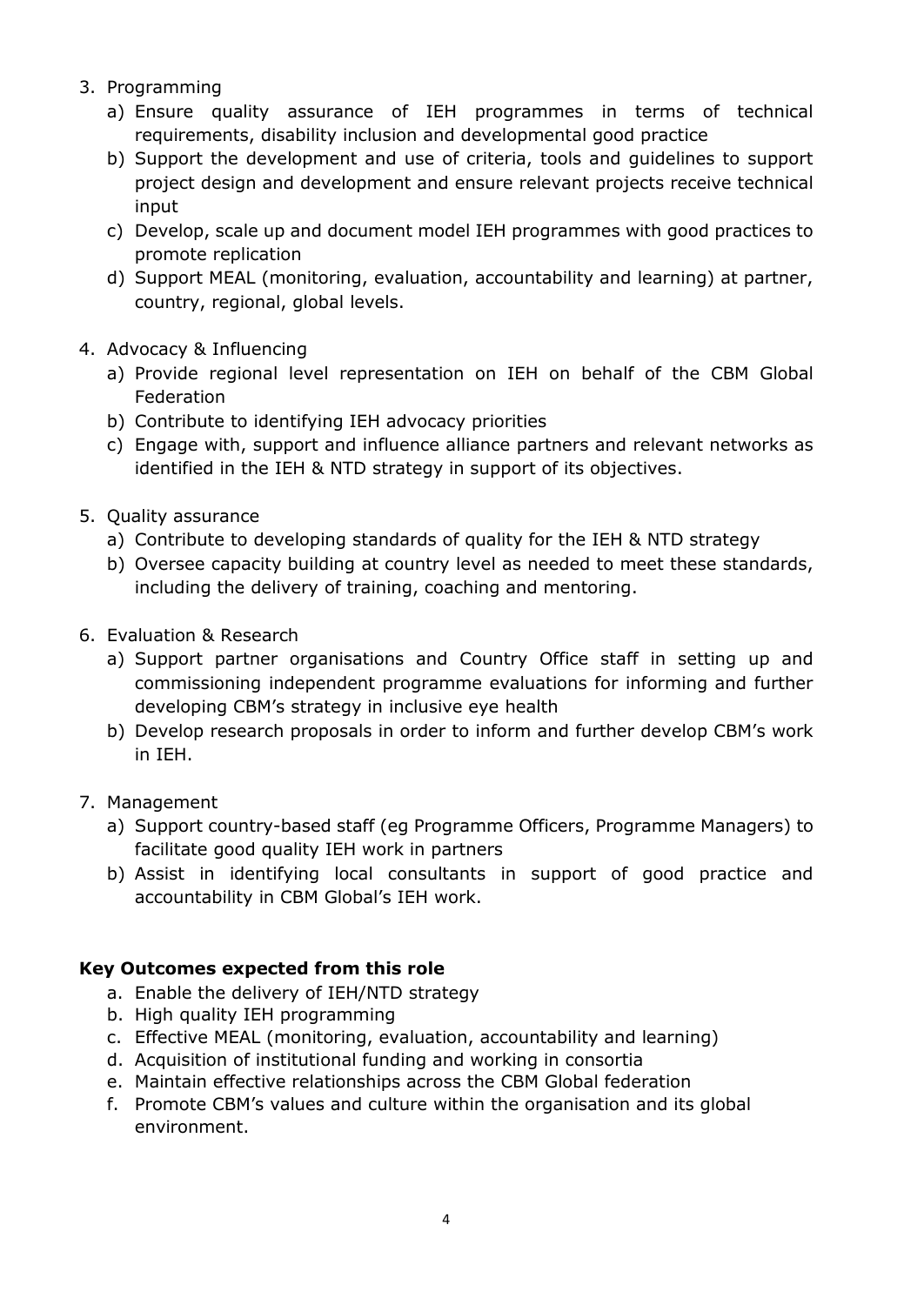# Person Specification

All of the following requirements are Essential, unless marked with a **\*** when they are Desirable, and will be assessed from a combination of information provided from the application form and interview process.

#### **Experience and knowledge**

- Minimum of 5 years working experience in low and middle income countries
- Knowledge and understanding of key donors and stakeholders in IEH and NTD programming on global and regional levels
- Experience of working with DPOs/or self-help/community led groups **\***
- Experience in operational research **\***

#### **Skills/competencies/personal qualities**

- Outstanding interpersonal relationship building and networking with others
- **•** Strong understanding of public health systems in low and middle income  $\alpha$ discount in IEH and  $\alpha$ countries
- Strong understanding of disability-inclusive approaches in line with the CRPD<br>and SDGs and their application in IEU and NTD weak and SDGs and their application in IEH and NTD work
- Passionate about effecting change for and alongside people with disabilities and their communities, with a deep commitment to the vision and mission of CBM Global.

#### **Qualifications, training, and education**

 Background and relevant working experience in public health ophthalmology and/or Inclusive Eye Health or NTD programming, including in applying relevant tools and methods (PCM, participatory approaches etc).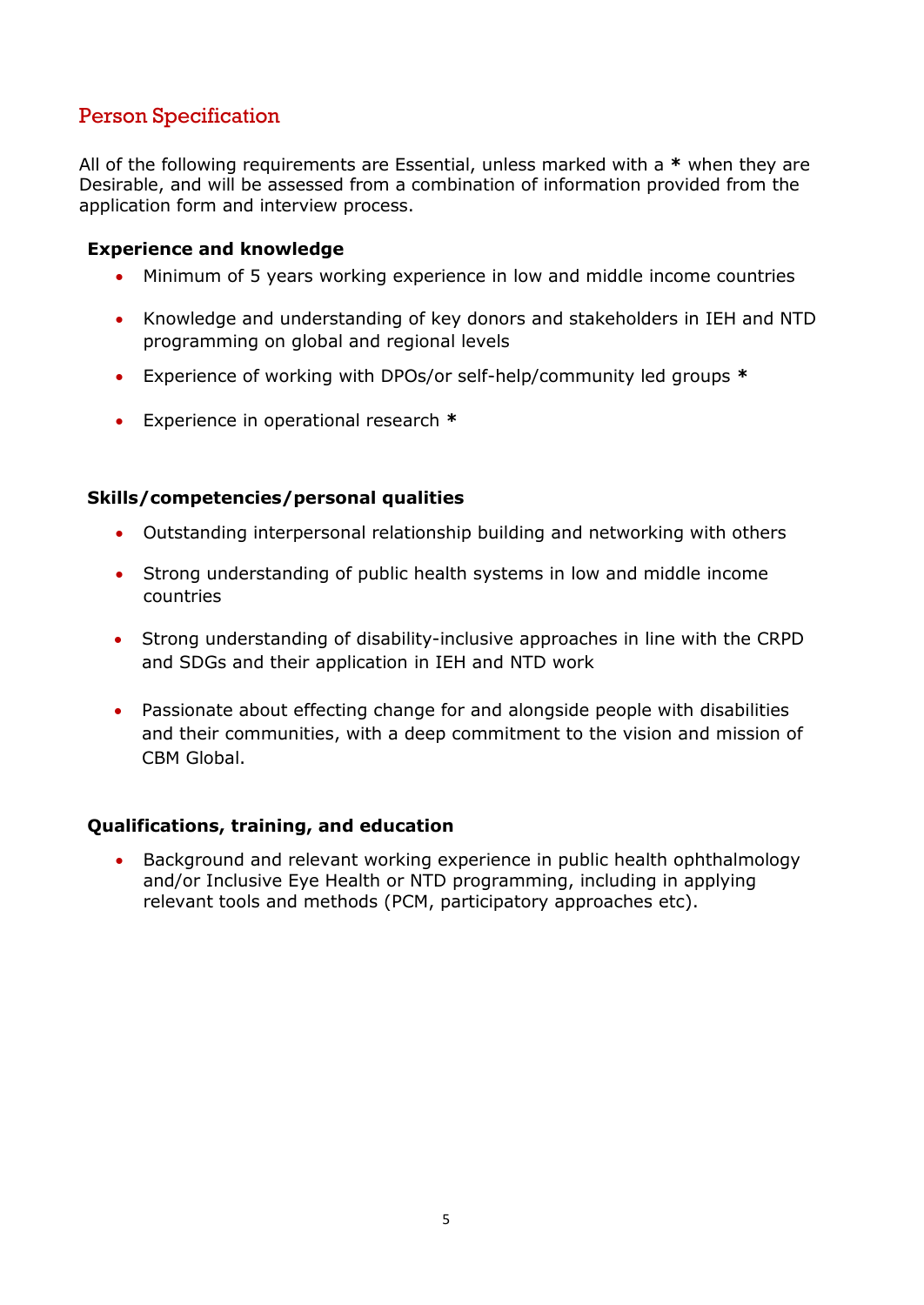## Employee Benefits

- $\triangleright$  Competitive annual leave (including public holidays)
- $\triangleright$  CBM Global places an emphasis on professional development and training for its employees in order to support them to fulfil their roles and encourage personal development
- $\triangleright$  Salaries are regularly reviewed to attract, develop, motivate and retain the appropriate caliber of employees
- $\triangleright$  We offer family-friendly benefits for staff members flexible working, homeworking, maternity/paternity/adoption and parental leave policy. Specific benefits such as pension scheme vary by location
- $\triangleright$  As part of its commitment to its work with people with disabilities, CBM Global aims to help successfully employ and retain people with disabilities and those with health conditions. We have a comprehensive equality and diversity policy.

# **Useful Information**

# ---------------------------------

**Website:** https://cbm-global.org/

#### **Shortlisting and Interviews**

CBM Global is an equal opportunities employer and we are committed to ensuring all applications are treated fairly.

All applications are subject to our shortlisting process; if you are shortlisted we will contact you and invite you to attend an interview. You will also be advised at this point if there will be any skills tasks to complete as part of the recruitment process.

#### **Diversity Policy Statement**

Everyone has the right to be treated with consideration and respect. CBM Global is committed to achieving a truly inclusive environment for all, by developing better working relationships that release the full potential, creativity and productivity of each individual. CBM Global aims to ensure that all staff, volunteers, donors, partners, contractors, and the general public are treated fairly. This will be regardless of sex, sexual orientation, gender re-assignment, marital or civil partnership status, race (including colour, nationality, ethnicity, or national origin), disability, medical status, age, religion or belief, political opinion, social or economic status, or ex-offender status.